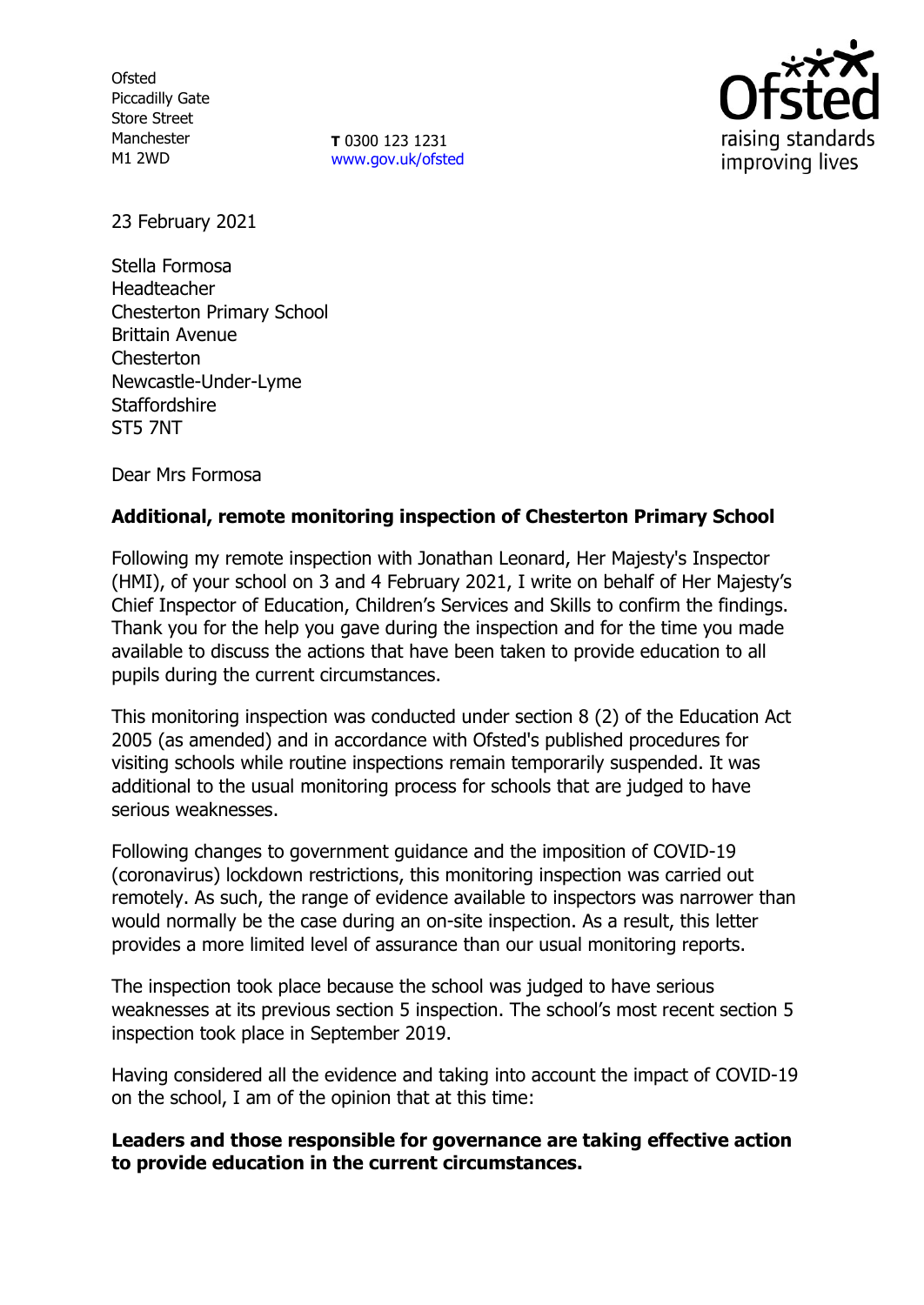

## **Context**

- Since the previous inspection, three new governors have been appointed to the local governing committee. The school is a member of the Collective Vision Trust.
- During the autumn term 2020, approximately one sixth of pupils had to be educated remotely at some point. This included all of the pupils in Reception, and pupils from other year groups at different times, due to self-isolation.
- Two thirds of pupils are being educated at home. This includes all pupils with an education, health and care plan because their parents have decided to keep them at home. Almost all other vulnerable pupils and those requiring special educational support are attending on site.
- Currently, two members of staff are self-isolating and working from home. Leaders have given them clear roles in supporting remote learning.

#### **Main findings**

- You and your leadership team are taking appropriate action to make sure that all pupils, whether in school or learning remotely, are accessing a broad and balanced curriculum in the current circumstances. Pupils at home study the same curriculum as that offered in school.
- You have developed a clear plan for the delivery of remote learning. Pupils access a mixture of live and pre-recorded lessons through an online platform. Live lessons are offered twice a day and cover a range of subjects, including phonics and mathematics. Teachers provide prompt feedback to pupils on their work. The school provides devices to families who request them and the school ICT technician is available to help. Staff deliver paper work packs to some pupils. Telephone calls and home visits are used to find out why some pupils are not joining in. Teachers keep a close eye on who engages with remote learning, to help ensure that work set is completed.
- Since the last inspection, you have focused on developing the curriculum so that it is sequenced more coherently. Leaders have mapped out the crucial knowledge in each subject area. Teachers pinpoint opportunities for pupils to recap and retrieve learning from previous years. This work is more developed in subjects such as history and geography than, for example, in physical education and music. You and your subject leaders demonstrate a comprehensive understanding of how to plan and sequence a coherent curriculum.
- Leadership of the early years continues to improve as a result of your support. A programme to revise the curriculum in the early years is now in place. Staff have identified the key knowledge that children need to know in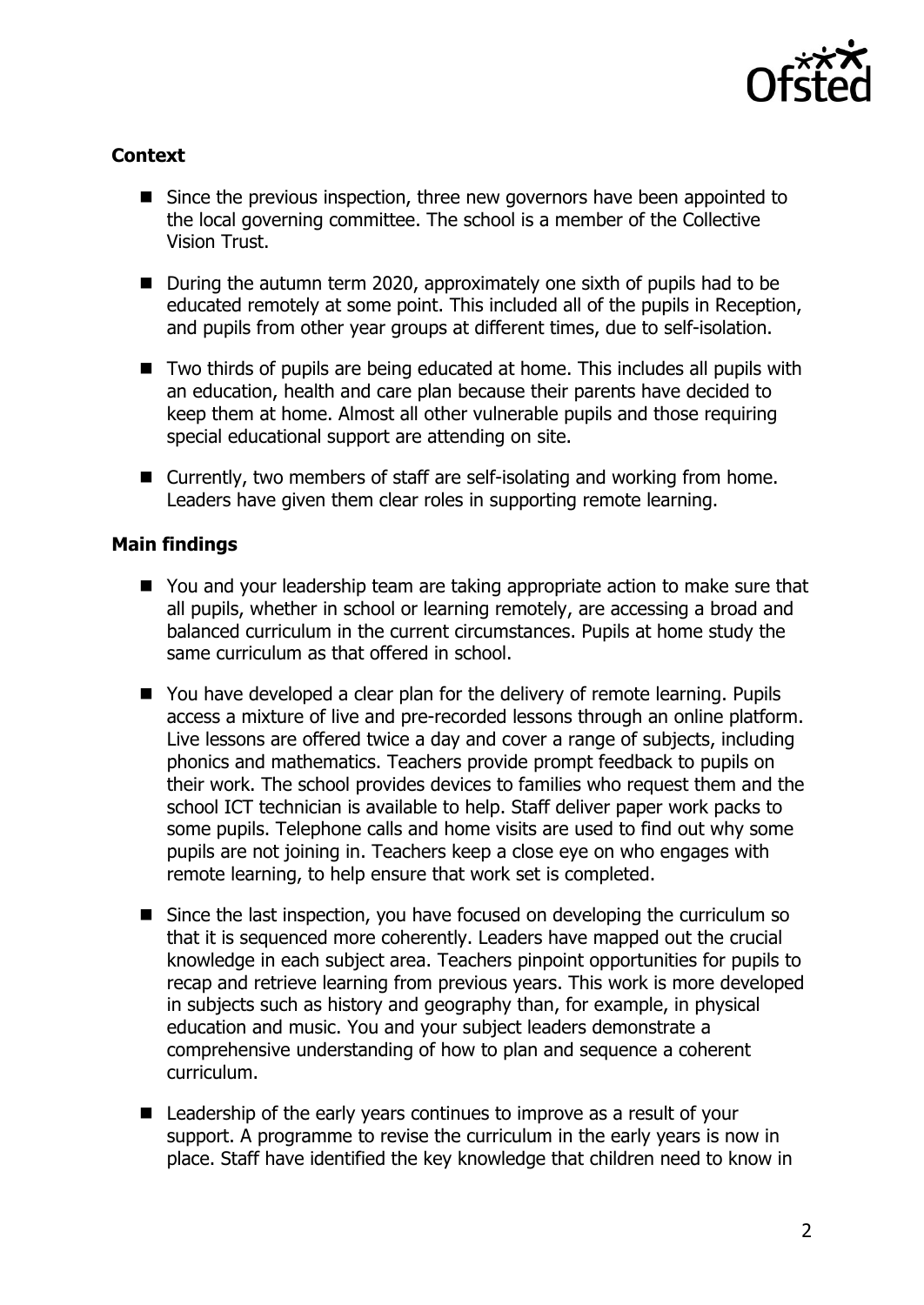

readiness for Year 1. They are beginning to sequence this so that children are more prepared for the subjects they will study in key stage 1.

- Teachers plan the curriculum to minimise any gaps in pupils' knowledge that may arise due to the impact of COVID-19. You expect that, during this third national lockdown, pupils continue to have lessons that are well sequenced. However, this is not yet the case across the whole curriculum. You acknowledge that some leaders have not yet begun to analyse the content of lesson sequences to check that learning is built progressively.
- You prioritise reading as a way of unlocking the potential for pupils to learn in other subjects. Phonics is now taught systematically from Reception. Daily phonics lessons take place in school and online. Pupils read books that match the sounds they know. They change their books regularly. Staff hear pupils read online. Pupils who read to an inspector remotely had positive attitudes to reading. They used their phonics effectively to read new words. Pupils who need support benefit from one-to-one reading sessions with an adult, whether they are in school or at home.
- $\blacksquare$  The engagement of vulnerable pupils and those with special educational needs and/or disabilities (SEND) is monitored closely. The special needs coordinator makes sure that the support pupils with SEND need is delivered either in school or remotely. Pupils attending school benefit from additional one-to-one support from adults. This is helping to make sure that pupils keep up and do not fall behind.
- Governors' virtual meetings are well attended. Governors evaluate the impact of leaders' actions. Governors talk with pupils about their learning and check that all pupils receive an education in the current circumstances.
- The school makes good use of external support. Subject specialists in the trust work effectively with staff to develop their subject knowledge. Links with an outstanding primary school support improvements in the early years and in the teaching of phonics. Leaders rightly focus on the key priorities.

#### **Evidence**

This inspection was conducted remotely. Inspectors held meetings with the headteacher, three other senior leaders, the multi-academy trust chief executive officer, pupils, four members of staff and representatives of those responsible for governance to discuss leaders' actions to provide education to all pupils during a national lockdown.

Inspectors also spoke to the leader responsible for remote education and discussed how this was organised. This included observing some recorded lessons and looking at curriculum plans. An inspector heard four pupils read.